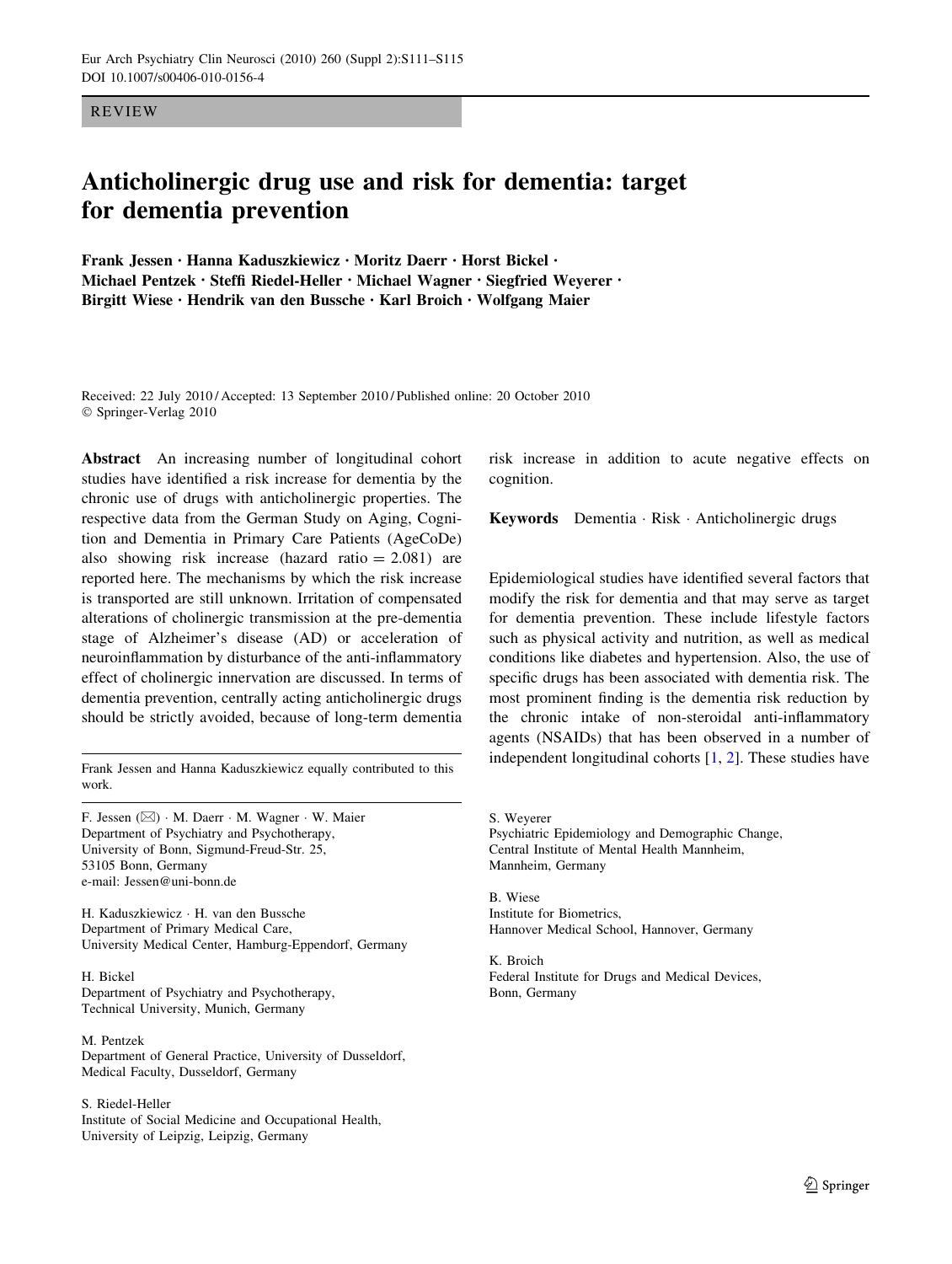initiated molecular research on the role of inflammation in Alzheimer's disease (AD) as well as prospective prevention trials in at-risk groups [[3,](#page-3-0) [4\]](#page-3-0). The prevention trials using NSAIDS, however, have not yet been successful, which may be related to the insufficient duration of the trials or the wrong age of participants at baseline. Other drug classes with epidemiological evidence for dementia risk modification include statins [\[5](#page-3-0), [6](#page-3-0)] and antihypertensive agents [\[7](#page-3-0), [8](#page-3-0)].

Recently, epidemiological studies investigated the effect of the drugs with anticholinergic properties on cognition and dementia risk in elderly. Overall, drugs with anticholinergic properties are considered inappropriate in elderly patients. However, they are widely prescribed in non-specialized and specialized medical settings [\[9](#page-3-0)]. The reasons are most likely lack of awareness of anticholinergic effects in general and of knowledge about anticholinergic side effects of specific compounds. With regard to the central nervous system, anticholinergic drug effects may cause delirium as a major complication [[10\]](#page-3-0) and cognitive impairment, particularly on task of attention [\[11](#page-3-0)]. In fact, it has been demonstrated that the use of drugs with anticholinergic properties may induce a reversible state of mild cognitive impairment (MCI) [\[12](#page-3-0)], similar to the widely recognized MCI syndrome that is considered an at-risk condition for dementia.

In addition to acute anticholinergic effects on cognition, epidemiological studies investigated the risk for dementia by anticholinergic drug use. In a large-population-based sample of individuals above 65 years of age, chronic use of anticholinergic drugs has been associated with an increased risk for dementia within an interval of 4 years, while use of anticholinergic drugs at baseline only was not associated with increased risk [[13\]](#page-3-0). In a different study in African Americans over 70 years of age, an increased risk for cognitive impairment and dementia was also observed in continuous users of drugs with known anticholinergic effects [\[14](#page-3-0)]. It needs to be stressed that the group of drugs with anticholinergic properties is heterogenous: It includes agents that are used in indications with need for anticholinergic effects and agents with anticholinergic side effects. The two longitudinal studies referenced above used different classification systems to define anticholinergic drugs, i.e., by three different French databases [\[13](#page-3-0)] and by the Anticholinergic Cognitive Burden Scale [[14,](#page-3-0) [15\]](#page-4-0).

We analyzed the risk for dementia by anticholinergic drug use, in the German Study on Aging, Cognition and Dementia in Primary Care Patients (AgeCoDe). This study is unique as it sampled the participants in the primary care setting, which is of superior relevance for actions of prevention as the vast majority of individuals are first and only seen by their general practitioner. The detailed recruitment and assessment procedures of the AgeCoDe study have been reported [[16\]](#page-4-0). Briefly, at baseline, randomly selected individuals from the GP registries above the age of 75 without dementia were recruited and followed longitudinally. All clinical and neuropsychological assessments as well as recording of medication were performed at the subjects' homes by trained interviewers. The follow-up period of the present analyses covered 54 months with three time points of investigation at 18 months intervals. In the analyses on risk for dementia by anticholinergic drug use prior to the diagnosis of dementia presented here, all individuals with information on medication, apolipoprotein E (ApoE) genotype, and follow-up data on diagnosis of incident dementia were included. Individuals using anticholinergic medication first at the time point of incident dementia were excluded. A total of 2.605 cases formed the sample for the present analyses. Anticholinergic drugs were defined according to a recent report on anticholinergic effect of frequently used drugs in the elderly population [\[17](#page-4-0)]. We found that 37%  $(n = 963)$  of the participants used anticholinergic drugs at least at one time point. The anticholinergic drugs were mainly cardiovascular agents, analgetics/anti-inflammatories, antidiabetics, and antidepressants.

We calculated a Cox regression model to assess the risk for incident dementia by the use of an anticholinergic drug at any time prior to the diagnosis of incident dementia vs. no use of anticholinergic drug ever. We included sex, age, level of education as defined by the CASMIN classification [\[16](#page-4-0)], presence of depression, as defined by a score on the Geriatric Depression Scale  $(GDS) > 6$ , and the apolipoprotein E (ApoE) genotype (carrier status of the 4 allele) as additional predictors. The use of anticholinergic drugs was associated with an increased risk for dementia (hazard ratio: 2.081,  $P < 0.001$ ). All results are listed in Table [1.](#page-2-0) Figure [1](#page-2-0) displays the Kaplan–Meier survival curves.

In a second analysis, we applied the classification of strength of anticholinergic activity as provided by Chew et al. [\[17](#page-4-0)] with level 1 indicating lowest activity and level 4 indicating highest activity. In a Cox regression model with the identical variables as in the first analysis, we observed an overall group effect of strength of cholinergic activity  $(P<0.001)$ . With reference to no use, following are the risk increase by drugs with different anticholinergic activity levels: level 1: HR 1.800, P\0.001; level 2: HR 1.534,  $P = 0.105$ ; level 3: HR 2.584,  $P = 0.002$ ; level 4: HR 3.361,  $P < 0.001$ . This indicates that with increasing anticholinergic activity, the risk for dementia increases. Figure [2](#page-2-0) depicts the respective Kaplan–Meier survival curves.

Anticholinergic drugs acutely impair cognitive function in elderly individuals and even in young volunteers, as shown experimentally with the muscarinergic blocker scopolamine [[18\]](#page-4-0). It is, however, not known how the risk for dementia by the prior use of anticholinergic drugs is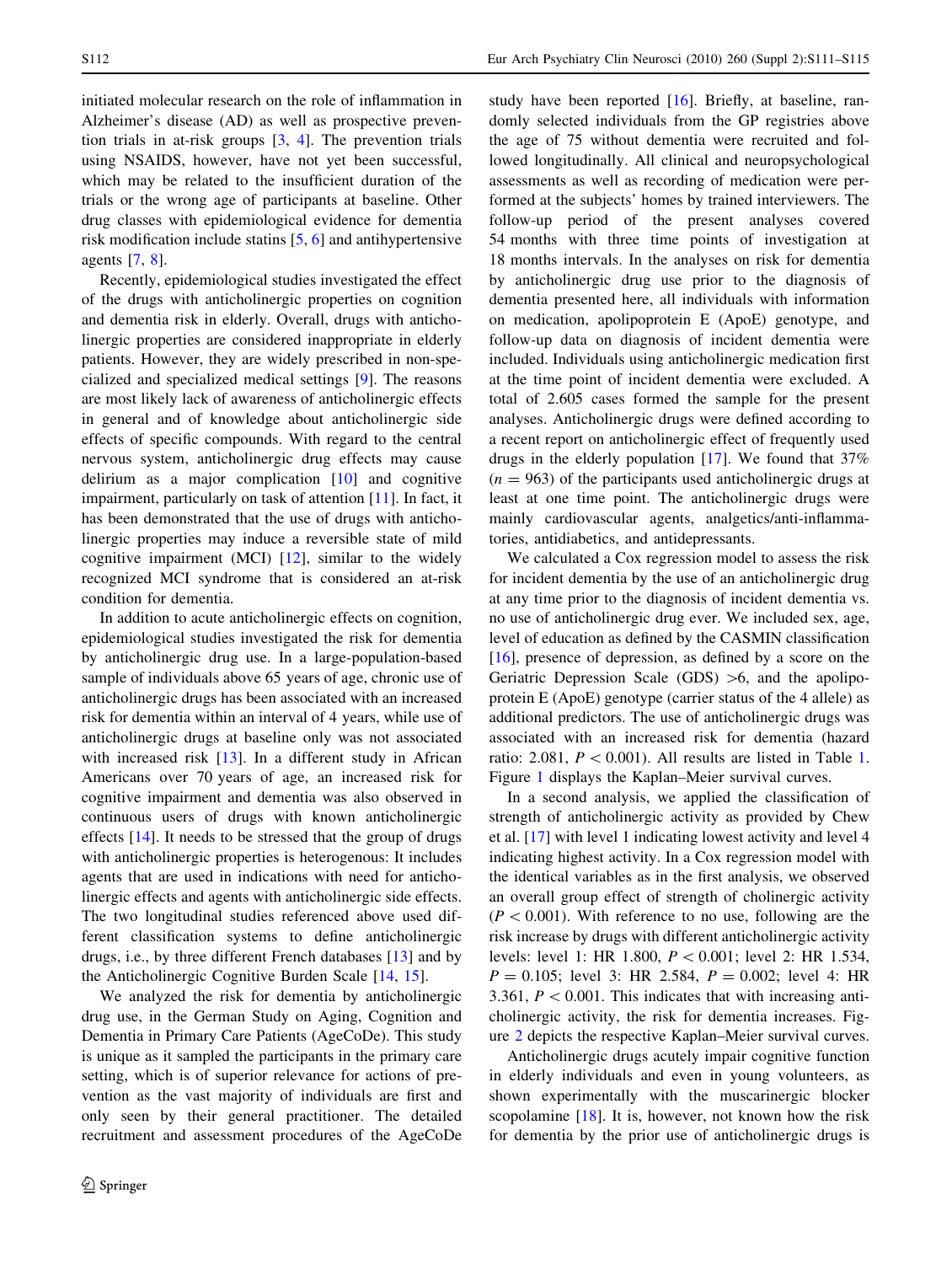|                                       | No use <sup>a</sup>     | Use <sup>a</sup> | Hazard ratio $(HR)^b$ | $P$ -value |
|---------------------------------------|-------------------------|------------------|-----------------------|------------|
| No use <sup>a</sup> /Use <sup>a</sup> | $1,642^{\circ}$ (63.0%) | $963^b$ (37.0%)  | 2.081                 | < 0.001    |
| Age $(m, SD)$                         | 79.42                   | 79.62            | 1.117                 | < 0.001    |
| Education                             |                         |                  |                       | 0.045      |
| Low                                   | 985 (60.0%)             | 627 $(65.1\%)$   | Reference             |            |
| Middle                                | 461 (28.1%)             | 240 (24.9%)      | 0.708                 | 0.035      |
| High                                  | 196 (11.9%)             | $96(10.0\%)$     | 0.662                 | 0.099      |
| Sex (female)                          | $1,053(64.1\%)$         | 649 (67.4%)      | 1.133                 | 0.395      |
| Depression $\mathrm{c}$               | $101(6.2\%)$            | $125(13.0\%)$    | 1.952                 | < 0.001    |
| ApoE4                                 | 355 (21.6%)             | 186 (19.3%)      | 2.130                 | < 0.001    |
| Incident dementia                     | 101                     | 119              |                       |            |
| No dementia at follow-ups             | 1,541                   | 844              |                       |            |

<span id="page-2-0"></span>Table 1 Risk for dementia at follow-up

<sup>a</sup> Use of anticholinergic drugs before the diagnosis of dementia

<sup>b</sup> Risk increase for dementia at any follow-up

 $\degree$  Defined by Geriatric Depression Scale (GDS) score of  $\geq 6$ 



Fig. 1 Dementia-free survival by the use of anticholinergic drugs at any time before dementia diagnosis Fig. 2 Dementia-free survival by the level of anticholinergic activity

biologically transported. Alzheimer's disease is characterized by a cholinergic deficit caused by the degeneration of the cholinergic Nucleus Meynert at the basal forebrain. At the stage of clinical dementia, this hypocholinergic state is the basis for the current treatment with acetylcholinesterase inhibitors. Increasing evidence from postmortem investigations and neuroimaging suggests that the basal forebrain nucleus is already affected at stages prior to dementia in the course of AD. In subjects with MCI, postmortem investigations revealed the effect of tau pathology on the basal nucleus [\[19](#page-4-0)]. In structural magnetic resonance imaging (MRI) studies, volume reduction in the basal



of the drug used before dementia diagnosis. \* Anticholinergic activity level [\[17\]](#page-4-0)

forebrain nucleus has been observed in MCI subjects [[20,](#page-4-0) [21](#page-4-0)]. On the functional level, it has been shown with positron emissions tomography (PET) that the enzyme acetylcholinesterase is downregulated in subjects with MCI, particularly in those who later develop dementia [\[22](#page-4-0)]. In addition, there is evidence for an upregulation of the choline acetyltransferase (ChAT) in MCI followed by the progressive reduction in ChAT as the clinical stage of dementia is reached [\[23](#page-4-0), [24\]](#page-4-0). This upregulation can be interpreted as compensatory to stabilize presynaptic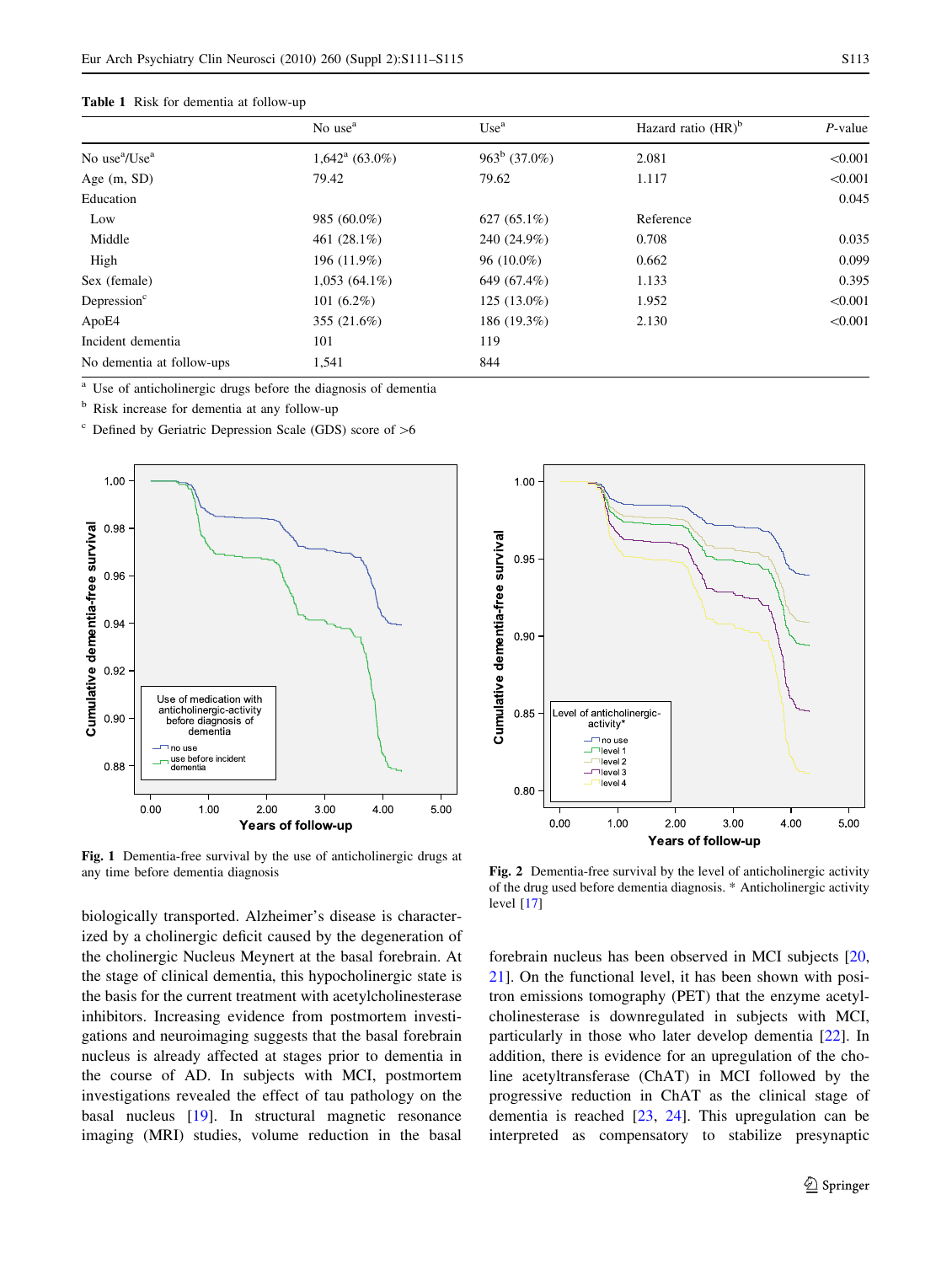<span id="page-3-0"></span>acetylcholine concentration in the face of degeneration of cholinergic neurons. The observation that the intake of anticholinergic drugs is a risk factor for dementia provokes the hypothesis that a yet compensated cholinergic deficit at the pre-dementia stages of AD is critically affected by these drugs with the consequence of accelerated functional decline of cholinergic transmission.

A second explanation for the dementia risk increase by anticholinergic drugs may be related to inflammatory processes. It has been demonstrated that peripheral immune response can be inhibited by cholinergic vagus neurons [\[25](#page-4-0)]. In the brain, cholinergic nicotinic receptors on microglia cell inhibit inflammatory reactions [\[26](#page-4-0)]. Anticholinergic drugs may inhibit this immune regulatory process and may thereby accelerate neurodegeneration. This mode of action has recently been proposed as the underlying cause for poor outcome after anticholinergic delirium in elderly individuals [[27\]](#page-4-0).

To further elucidate the mode of action of anticholinergic drugs with regard to risk increase for dementia, it is necessary to capture all drugs with anticholinergic properties and to distinguish between those that penetrate the blood–brain barrier and those that do not. In epidemiological studies, the length and time point of use required to actually develop an increased risk for dementia should be more closely defined. Basic science may focus on the deregulation of the cholinergic system by these drugs and on their effects on brain inflammation. Based on the current data, however, it is becoming apparent that anticholinergic drugs not only are of acute harm for elderly patients by impairment of cognition and risk for delirium but may also have negative long-term effects by increasing dementia risk. Thus, the strict avoidance of drugs with central anticholinergic effects is an important component of dementia prevention.

Acknowledgments The study was supported by the German Competence Network on Dementia (CND) and by the German Competence Network on Degenerative Dementias (CNDD) funded by the German Federal Ministry for Education and Research (grants: O1GI 0102, 01 GI 0710, 01 GI 0711, 01 GI 0712, 01 GI 0713, 01 GI 0714, 01 GI 0715, 01 GI 0716, 01 GI 0717) and the Federal Institute for Drugs and Medical Devices (Bundesinstitut für Arzneimittel und Medizinprodukte, BfArM) grant: V-9909/68502/2008.

Conflict of interest Frank Jessen has received research grants respectively from, is member of the Advisory Boards of, or draws a fee for speech from the following companies: Pfizer, Esai, Janssen Cilag, Novarits, Talecris, Altana Pharma, Octapharma, Merz, and AC Immune.

Horst Bickel has received research support from Organon and Dr. Wilmar Schwabe and fees for lectures from Bayer, Merz, Lundbeck, Dr. Wilmar Schwabe, and Wyeth.

Siegfried Weyerer has received research grants or draws a fee for speech from the following companies: AstraZeneca, Bristol-Myers Squibb, Eli Lilly, Janssen Cilag, Novartis, Pfizer, and Wyeth.

Wolfgang Maier has received research grants respectively from, is member of the Advisory Boards, or draws a fee for speech from the

following companies: AstraZeneca, Bristol-Myers Squibb, Eli Lilly, Janssen Cilag, Lundbeck, Merck, Pfizer, Sanofi Aventis, Schering, and Böhringer.

Moritz Daerr, Karl Broich, Michael Pentzek, Steffi Riedel-Heller, Michael Wagner, Birgitt Wiese, Hendrik van den Bussche, and Hanna Kaduszkiewicz declare that they do not have any conflict of interest.

## References

- 1. in t' Veld BA, Ruitenberg A, Hofman A, Launer LJ, van Duijn CM, Stijnen T, Breteler MM, Stricker BH (2001) Nonsteroidal antiinflammatory drugs and the risk of Alzheimer's disease. N Engl J Med 345:1515–1521
- 2. Zandi PP, Anthony JC, Hayden KM, Mehta K, Mayer L, Breitner JC, Cache County Study Investigators (2002) Reduced incidence of AD with NSAID but not H2 receptor antagonists: the Cache County Study. Neurology 59:880–886
- 3. Thal LJ, Ferris SH, Kirby L, Block GA, Lines CR, Yuen E, Assaid C, Nessly ML, Norman BA, Baranak CC, Reines SA, Rofecoxib Protocol 078 study group (2005) A randomized, double-blind, study of rofecoxib in patients with mild cognitive impairment. Neuropsychopharmacology 30:1204–1215
- 4. ADAPT Research Group, Martin BK, Szekely C, Brandt J, Piantadosi S, Breitner JC, Craft S, Evans D, Green R, Mullan M (2008) Cognitive function over time in the Alzheimer's Disease Anti-inflammatory Prevention Trial (ADAPT): results of a randomized, controlled trial of naproxen and celecoxib. Arch Neurol 65:896–905
- 5. Wolozin B, Kellman W, Ruosseau P, Celesia GG, Siegel G (2000) Decreased prevalence of Alzheimer disease associated with 3-hydroxy-3-methyglutaryl coenzyme A reductase inhibitors. Arch Neurol 57:1439–1443
- 6. Haag MD, Hofman A, Koudstaal PJ, Stricker BH, Breteler MM (2009) Statins are associated with a reduced risk of Alzheimer disease regardless of lipophilicity. The Rotterdam study. J Neurol Neurosurg Psychiatry 80:13–17
- 7. Peila R, White LR, Masaki K, Petrovitch H, Launer LJ (2006) Reducing the risk of dementia: efficacy of long-term treatment of hypertension. Stroke 37:1165–1170
- 8. Shah K, Qureshi SU, Johnson M, Parikh N, Schulz PE, Kunik ME (2009) Does use of antihypertensive drugs affect the incidence or progression of dementia? A systematic review. Am J Geriatr Pharmacother 7:250–261
- 9. Egger SS, Bachmann A, Hubmann N, Schlienger RG, Krähenbühl S (2006) Prevalence of potentially inappropriate medication use in elderly patients: comparison between general medical and geriatric wards. Drugs Aging 23:823–837
- 10. Tune LE (2001) Anticholinergic effects of medication in elderly patients. J Clin Psychiatry 62:11–14
- 11. Low LF, Anstey KJ, Sachdev P (2009) Use of medications with anticholinergic properties and cognitive function in a young-old community sample. Int J Geriatr Psychiatry 24:578–584
- 12. Ancelin ML, Artero S, Portet F, Dupuy AM, Touchon J, Ritchie K (2006) Non-degenerative mild cognitive impairment in elderly people and use of anticholinergic drugs: longitudinal cohort study. BMJ 332:455–459
- 13. Carrière I, Fourrier-Reglat A, Dartigues JF, Rouaud O, Pasquier F, Ritchie K, Ancelin ML (2009) Drugs with anticholinergic properties, cognitive decline, and dementia in an elderly general population: the 3-city study. Arch Intern Med 169:1317–1324
- 14. Campbell NL, Boustani MA, Lane KA, Gao S, Hendrie H, Khan BA, Murrell JR, Unverzagt FW, Hake A, Smith-Gamble V, Hall